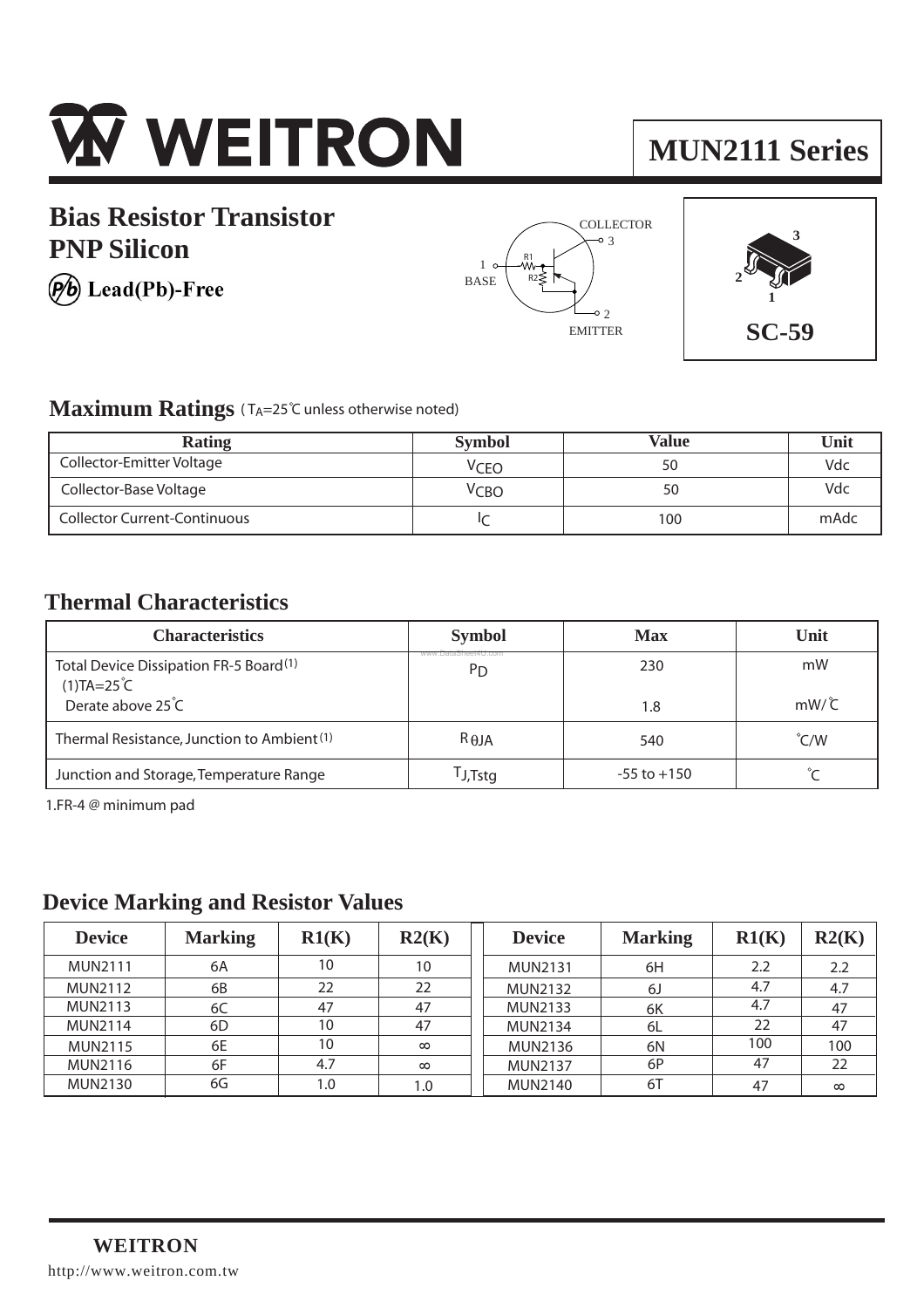### **Electrical Characteristics** (TA=25 <sup>C</sup> Unless Otherwise noted)

| --- | ,,,,,<br>------ | <b>COL</b><br><b>Service</b><br>- 11<br>- | N/I Qv | $-$ |
|-----|-----------------|-------------------------------------------|--------|-----|
|     |                 |                                           |        |     |

## **Off Characteristics**

| Collector-Emitter Breakdown Voltage (2)<br>$(lC=2.0mA, IB=0)$                                                                                                                                                                                                                                                         | V(BR)CEO    | 50                       |                                                                                                                                                                        |                                                                                                     | $\vee$ |
|-----------------------------------------------------------------------------------------------------------------------------------------------------------------------------------------------------------------------------------------------------------------------------------------------------------------------|-------------|--------------------------|------------------------------------------------------------------------------------------------------------------------------------------------------------------------|-----------------------------------------------------------------------------------------------------|--------|
| Collector-Base Breakdown Voltage<br>$(I_C=10 \text{ uA}$ , $I_F=0)$                                                                                                                                                                                                                                                   | V(BR)CBO    | 50                       |                                                                                                                                                                        |                                                                                                     | V      |
| Collector-Base Cutoff Voltage<br>$(V_{CB} = 50 V, I_E = 0)$                                                                                                                                                                                                                                                           | <b>ICBO</b> |                          | $\overline{\phantom{a}}$                                                                                                                                               | 100                                                                                                 | nA     |
| <b>Collector-Emitter Cutoff Current</b><br>$(VCE=50V, IB=0)$                                                                                                                                                                                                                                                          | <b>ICEO</b> |                          | L.                                                                                                                                                                     | 500                                                                                                 | nA     |
| <b>Emitter-Base Cutoff Current</b><br><b>MUN2111</b><br>$(VEB=6.0V, I_C=0)$<br><b>MUN2112</b><br><b>MUN2113</b><br><b>MUN2114</b><br><b>MUN2115</b><br><b>MUN2116</b><br><b>MUN2130</b><br><b>MUN2131</b><br><b>MUN2132</b><br><b>MUN2133</b><br><b>MUN2134</b><br><b>MUN2136</b><br><b>MUN2137</b><br><b>MUN2140</b> | <b>IEBO</b> | $\overline{\phantom{a}}$ | -<br>$\overline{\phantom{0}}$<br>-<br>$\overline{\phantom{0}}$<br>۰<br>۰<br>$\overline{\phantom{0}}$<br>-<br>$\overline{a}$<br>-<br>-<br>$\overline{\phantom{a}}$<br>- | 0.5<br>0.2<br>0.1<br>0.2<br>0.9<br>1.9<br>4.3<br>2.3<br>1.5<br>0.18<br>0.13<br>0.05<br>0.13<br>0.20 | mA     |

## **On Characteristics**

| Collector-Emitter Saturation Voltage ( $l_C$ =10mA, $l_B$ =0.3mA) | VCE(sat) |                          |                          |      | Vdc |
|-------------------------------------------------------------------|----------|--------------------------|--------------------------|------|-----|
|                                                                   |          | $\overline{\phantom{0}}$ |                          | 0.25 |     |
| <b>MUN2111</b>                                                    |          | ۰                        | -                        | 0.25 |     |
| <b>MUN2112</b>                                                    |          |                          | $\overline{\phantom{0}}$ | 0.25 |     |
| <b>MUN2113</b>                                                    |          | $\overline{\phantom{a}}$ | $\overline{\phantom{0}}$ | 0.25 |     |
| <b>MUN2114</b>                                                    |          | $\overline{\phantom{a}}$ | $\overline{\phantom{0}}$ | 0.25 |     |
| <b>MUN2115</b>                                                    |          | $\overline{\phantom{0}}$ |                          | 0.25 |     |
| <b>MUN2130</b>                                                    |          | $\overline{\phantom{a}}$ | -                        | 0.25 |     |
| <b>MUN2136</b>                                                    |          |                          | $\overline{\phantom{0}}$ | 0.25 |     |
| <b>MUN2137</b>                                                    |          | $\overline{\phantom{0}}$ |                          | 0.25 |     |
| <b>MUN2131</b><br>$(lC=10mA, lB=5mA)$                             |          |                          |                          |      |     |
| <b>MUN2116</b>                                                    |          | $\overline{\phantom{0}}$ | $\overline{\phantom{0}}$ | 0.25 |     |
| $(l_C=10mA, lg=1mA)$<br><b>MUN2132</b>                            |          | ۰                        | -                        | 0.25 |     |
| <b>MUN2134</b>                                                    |          |                          | $\overline{\phantom{0}}$ | 0.25 |     |
| <b>MUN2140</b>                                                    |          |                          |                          | 0.25 |     |

2. Pulse Test: Pulse Width < 300 us, Duty Cycle < 2.0%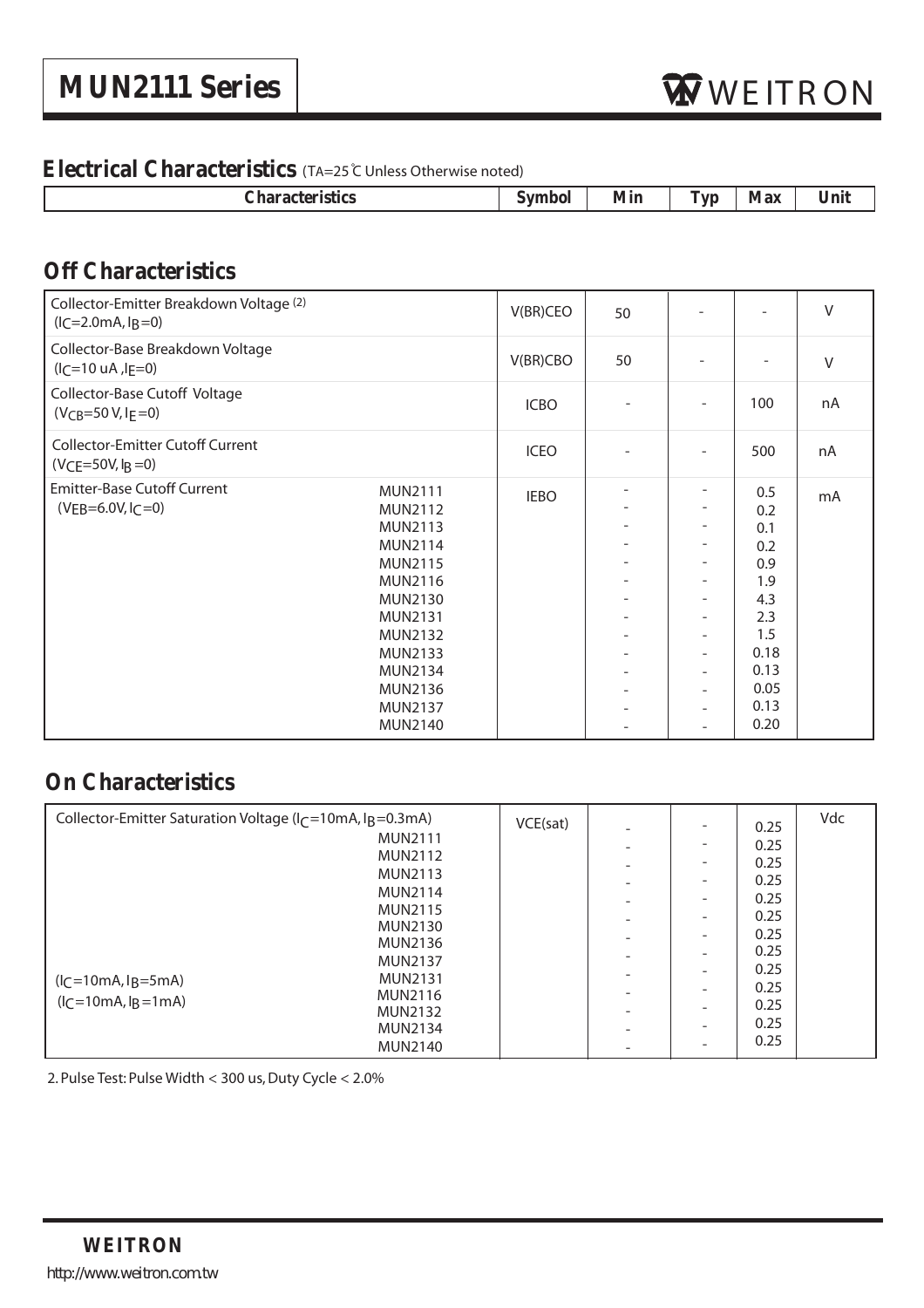## **MUN2111 Series**

| <b>Characteristics</b>                                                                                                                                                                                                                                                                                              |                                                                                                                                                                             | <b>Symbol</b>   | Min                                                                | <b>Typ</b>                                                                                                                                                                                           | <b>Max</b>                                                                                                    | Unit |
|---------------------------------------------------------------------------------------------------------------------------------------------------------------------------------------------------------------------------------------------------------------------------------------------------------------------|-----------------------------------------------------------------------------------------------------------------------------------------------------------------------------|-----------------|--------------------------------------------------------------------|------------------------------------------------------------------------------------------------------------------------------------------------------------------------------------------------------|---------------------------------------------------------------------------------------------------------------|------|
| <b>On Characteristics</b> (2)                                                                                                                                                                                                                                                                                       |                                                                                                                                                                             |                 |                                                                    |                                                                                                                                                                                                      |                                                                                                               |      |
| <b>DC Current Gain</b><br>$(VCE=-10V, IC=-5.0mA)$                                                                                                                                                                                                                                                                   | <b>MUN2111</b><br>MUN2112<br><b>MUN2113</b><br>MUN2114<br><b>MUN2115</b><br>MUN2116<br>MUN2130<br><b>MUN2131</b><br><b>MUN2132</b><br><b>MUN2133</b><br><b>MUN2134</b>      | h <sub>FE</sub> | 35<br>60<br>80<br>80<br>160<br>160<br>3.0<br>8.0<br>15<br>80<br>80 | 60<br>100<br>140<br>140<br>250<br>250<br>5.0<br>15<br>27<br>140<br>130                                                                                                                               | $\overline{\phantom{a}}$<br>÷,<br>$\overline{a}$<br>$\overline{\phantom{a}}$<br>÷<br>$\overline{\phantom{a}}$ |      |
|                                                                                                                                                                                                                                                                                                                     | MUN2136<br><b>MUN2137</b><br>MUN2140                                                                                                                                        |                 | 80<br>80<br>120                                                    | 150<br>140<br>250                                                                                                                                                                                    | ÷.                                                                                                            |      |
| Output Voltage(on)<br>$(VCC=5.0V, V_B=2.5V, R_L=1.0k\Omega)$<br>$(V_{CC} = 5.0V, V_B = 3.5V, R_L = 1.0k \Omega)$<br>$(V_{\text{CC}}=5.0 \text{V}, V_{\text{B}}=5.5 \text{V}, R_{\text{I}}=1.0 \text{k}\Omega)$<br>$(V_{\text{CC}} = 5.0 \text{V}, V_{\text{B}} = 4.0 \text{V}, R_{\text{I}} = 1.0 \text{k} \Omega)$ | MUN2111<br>MUN2112<br><b>MUN2114</b><br>MUN2115<br>MUN2116<br>MUN2130<br>MUN2131<br>MUN2132<br>MUN2133<br><b>MUN2134</b><br>MUN2113<br>MUN2140<br>MUN2136<br><b>MUN2137</b> | VOL             | $\overline{\phantom{a}}$                                           | ÷,<br>÷,<br>$\overline{a}$<br>L,<br>$\overline{a}$<br>$\overline{a}$<br>$\overline{a}$<br>$\overline{a}$<br>$\overline{a}$<br>$\overline{a}$<br>$\overline{\phantom{a}}$<br>$\overline{\phantom{m}}$ | 0.2<br>0.2<br>0.2<br>0.2<br>0.2<br>0.2<br>0.2<br>0.2<br>0.2<br>0.2<br>0.2<br>0.2<br>0.2<br>0.2                | Vdc  |
| Output Voltage(off)(V <sub>CC</sub> =5.0V, V <sub>B</sub> =0.5V, R <sub>L</sub> =1.0k $\Omega$ )<br>$(V_{\text{CC}} = 5.0 \text{V}, V_{\text{B}} = 0.05 \text{V}, R_{\text{L}} = 1.0 \text{k}\Omega)$<br>$(V_{\text{CC}} = 5.0 \text{V}, V_{\text{B}} = 0.25 \text{V}, R_{\text{L}} = 1.0 \text{k} \Omega)$         | <b>MUN2130</b><br>MUN2115<br>MUN2116<br><b>MUN2131</b><br>MUN2132<br>MUN2140                                                                                                | V <sub>OH</sub> | 4.9                                                                |                                                                                                                                                                                                      | ÷                                                                                                             | Vdc  |

### **Electrical Characteristics** (TA=25°C Unless Otherwise noted)

2. Pulse Test: Pulse Width<300 us, Duty Cycle<2.0%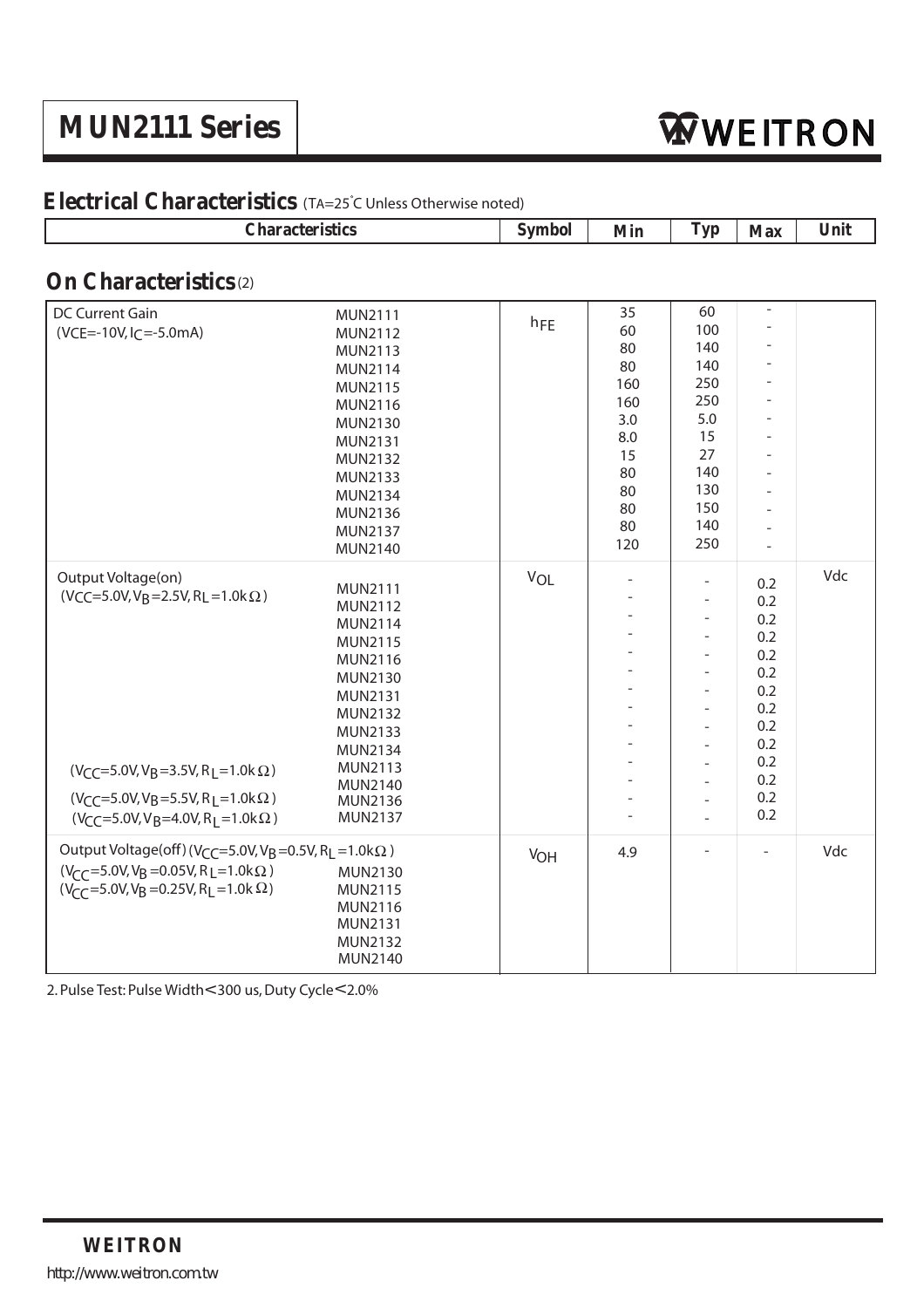## **MUN2111 Series**

| <b>Characteristics</b>                                                                                                                                                                 |                                                                                                                                                                                                                                                   | <b>Symbol</b>  | <b>Min</b>                                                                                         | <b>Typ</b>                                                                             | <b>Max</b>                                                                                       | Unit       |
|----------------------------------------------------------------------------------------------------------------------------------------------------------------------------------------|---------------------------------------------------------------------------------------------------------------------------------------------------------------------------------------------------------------------------------------------------|----------------|----------------------------------------------------------------------------------------------------|----------------------------------------------------------------------------------------|--------------------------------------------------------------------------------------------------|------------|
| <b>On Characteristics</b> <sup>(2)</sup>                                                                                                                                               |                                                                                                                                                                                                                                                   |                |                                                                                                    |                                                                                        |                                                                                                  |            |
| Input Resistor                                                                                                                                                                         | <b>MUN2111</b><br><b>MUN2112</b><br>MUN2113<br><b>MUN2114</b><br><b>MUN2115</b><br><b>MUN2116</b><br><b>MUN2130</b><br><b>MUN2131</b><br><b>MUN2132</b><br><b>MUN2133</b><br><b>MUN2134</b><br><b>MUN2136</b><br><b>MUN2137</b><br><b>MUN2140</b> | R <sub>1</sub> | 7.0<br>15.4<br>32.9<br>7.0<br>7.0<br>3.3<br>0.7<br>1.5<br>3.3<br>3.3<br>15.4<br>70<br>32.9<br>32.9 | 10<br>22<br>47<br>10<br>10<br>4.7<br>1.0<br>2.2<br>4.7<br>4.7<br>22<br>100<br>47<br>47 | 13<br>28.6<br>61.1<br>13<br>13<br>6.1<br>1.3<br>2.9<br>6.1<br>6.1<br>28.6<br>130<br>61.1<br>61.1 | k $\Omega$ |
| Resistor Ratio MUN2111/MUN2112/MUN2113<br><b>MUN2136</b><br><b>MUN2114</b><br>MUN2115/MUN2116/MUN2140<br>MUN2130/MUN2131/MUN2132<br><b>MUN2133</b><br><b>MUN2134</b><br><b>MUN2137</b> |                                                                                                                                                                                                                                                   | R1/R2          | 0.8<br>0.17<br>0.8<br>0.055<br>0.38<br>1.7                                                         | 1.0<br>0.21<br>$\overline{\phantom{a}}$<br>1.0<br>0.1<br>0.47<br>2.1                   | 1.2<br>0.25<br>1.2<br>0.185<br>0.56<br>2.6                                                       |            |

### **Electrical Characteristics** (TA=25 C Unless Otherwise noted)

2. Pulse Test: Pulse Width < 300 us, Duty Cycle < 2.0 %





**FIG.2 Inexpensive, Unregulated Current Source**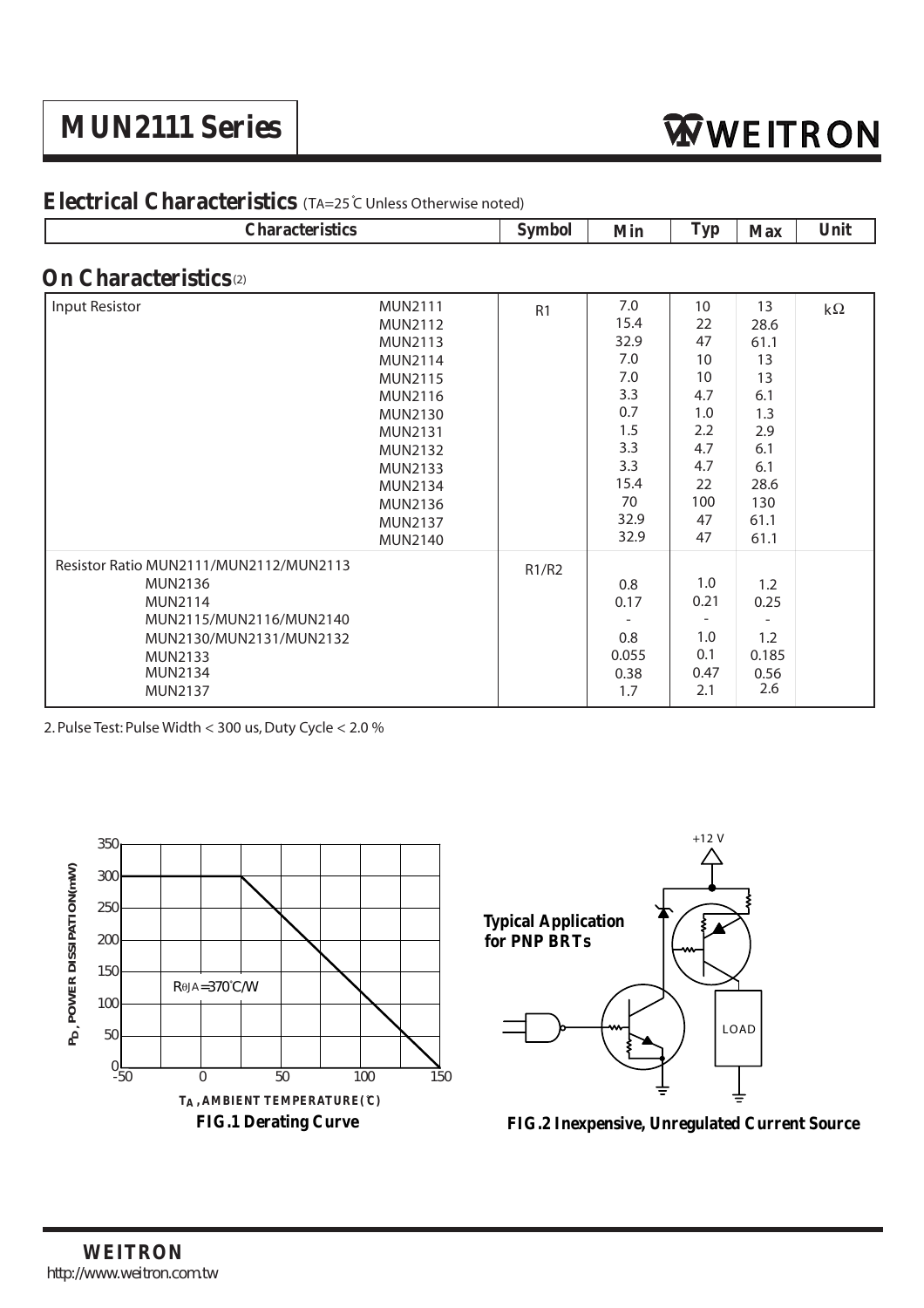

**TYPICAL ELECTRICAL CHARACTERISTICS-MUN2111**

**MUN2111 Series**

**FIG.7 Input Voltage vs. Output Current**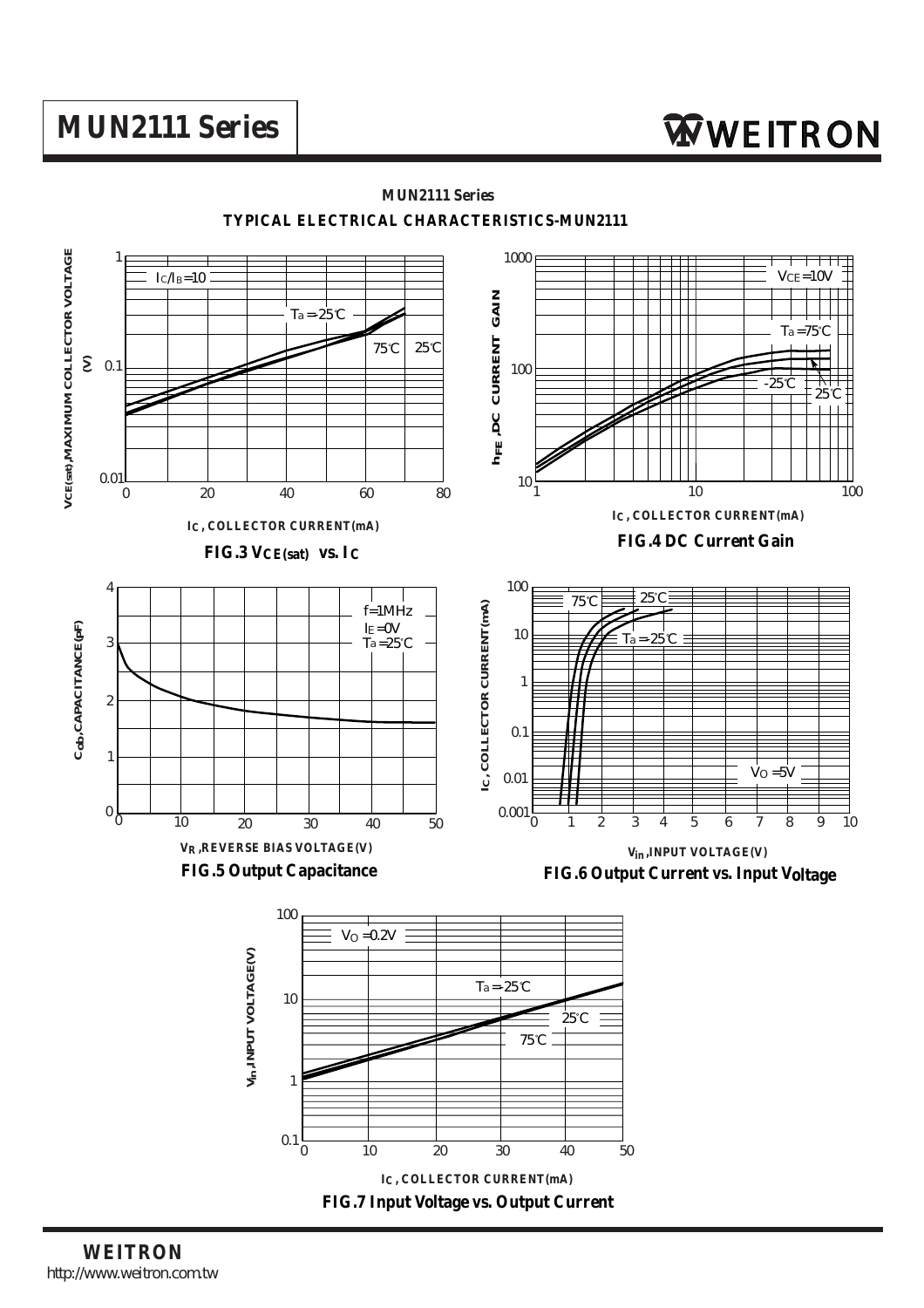

**WEITRON** http://www.weitron.com.tw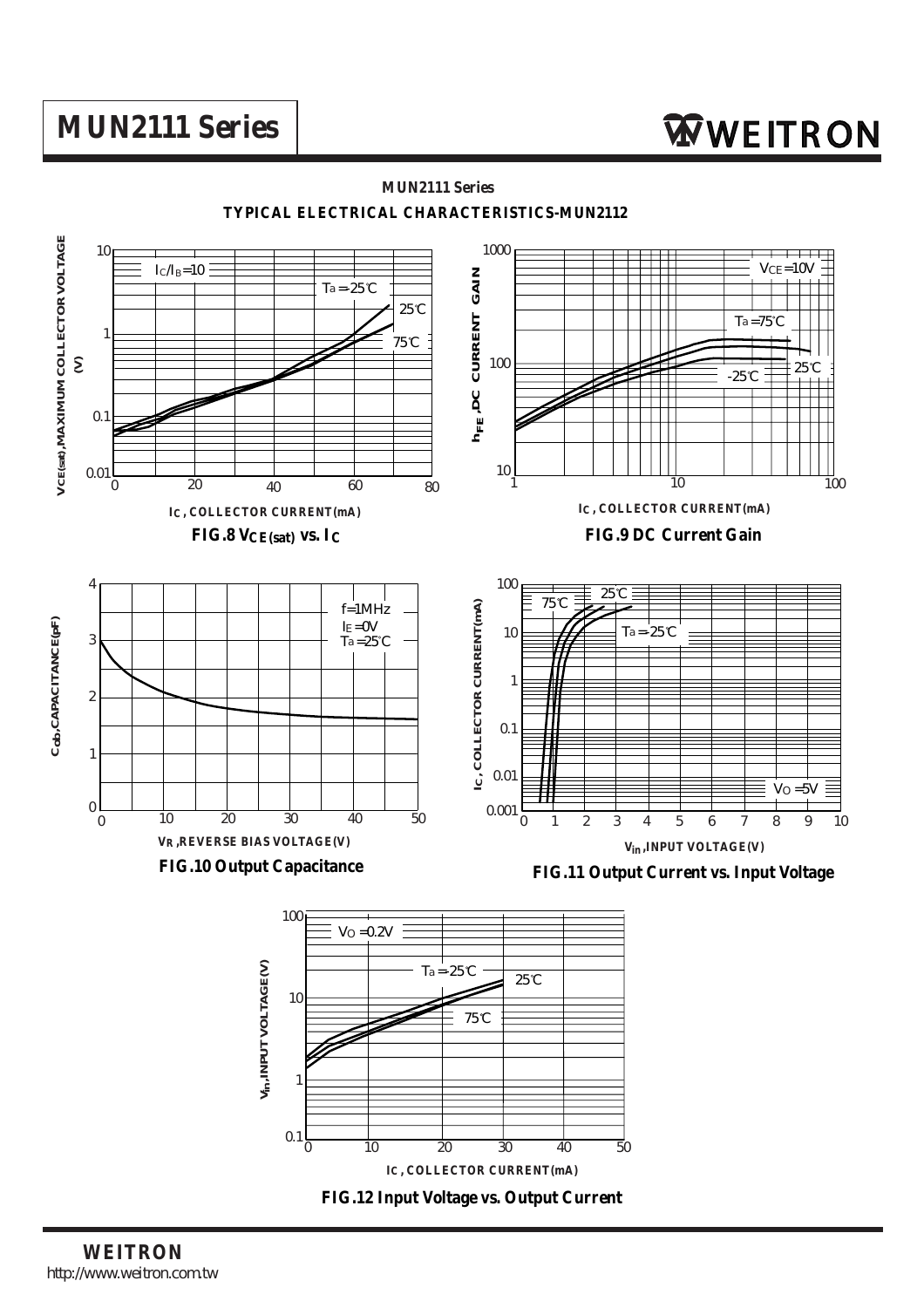

**WEITRON** http://www.weitron.com.tw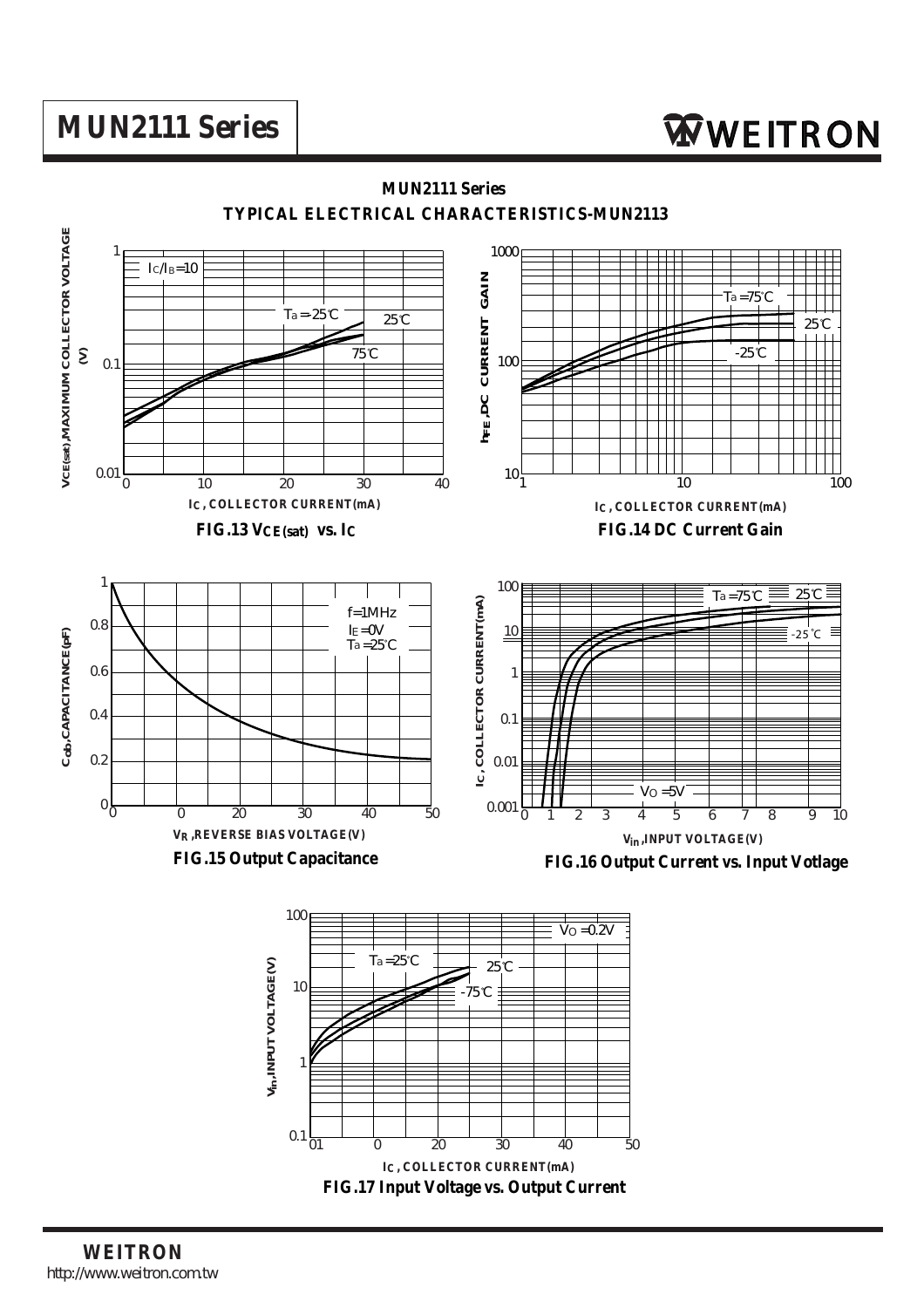# **MUN2111DW Series** WEITRON

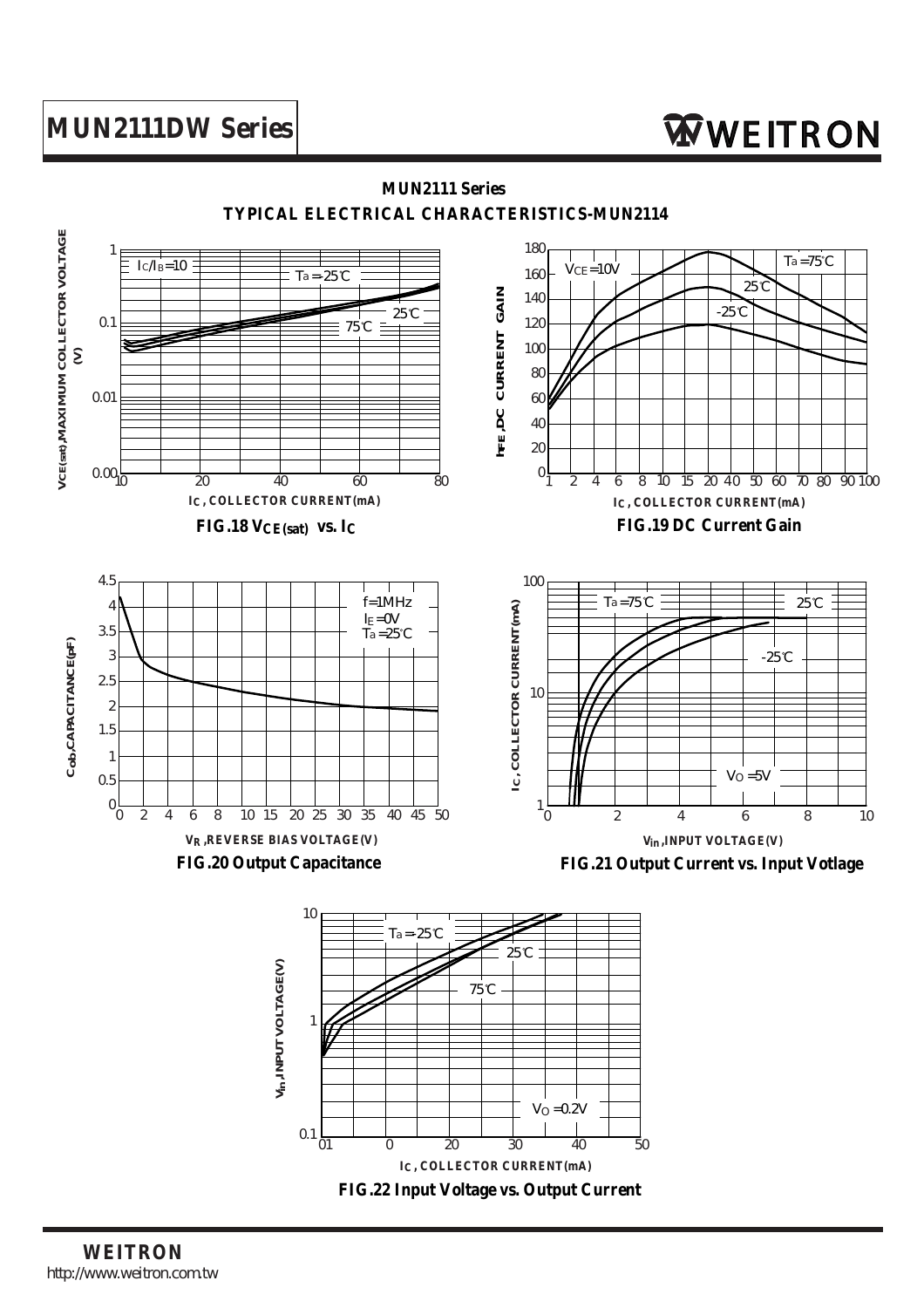

**FIG.27 Input Voltage vs. Output Current**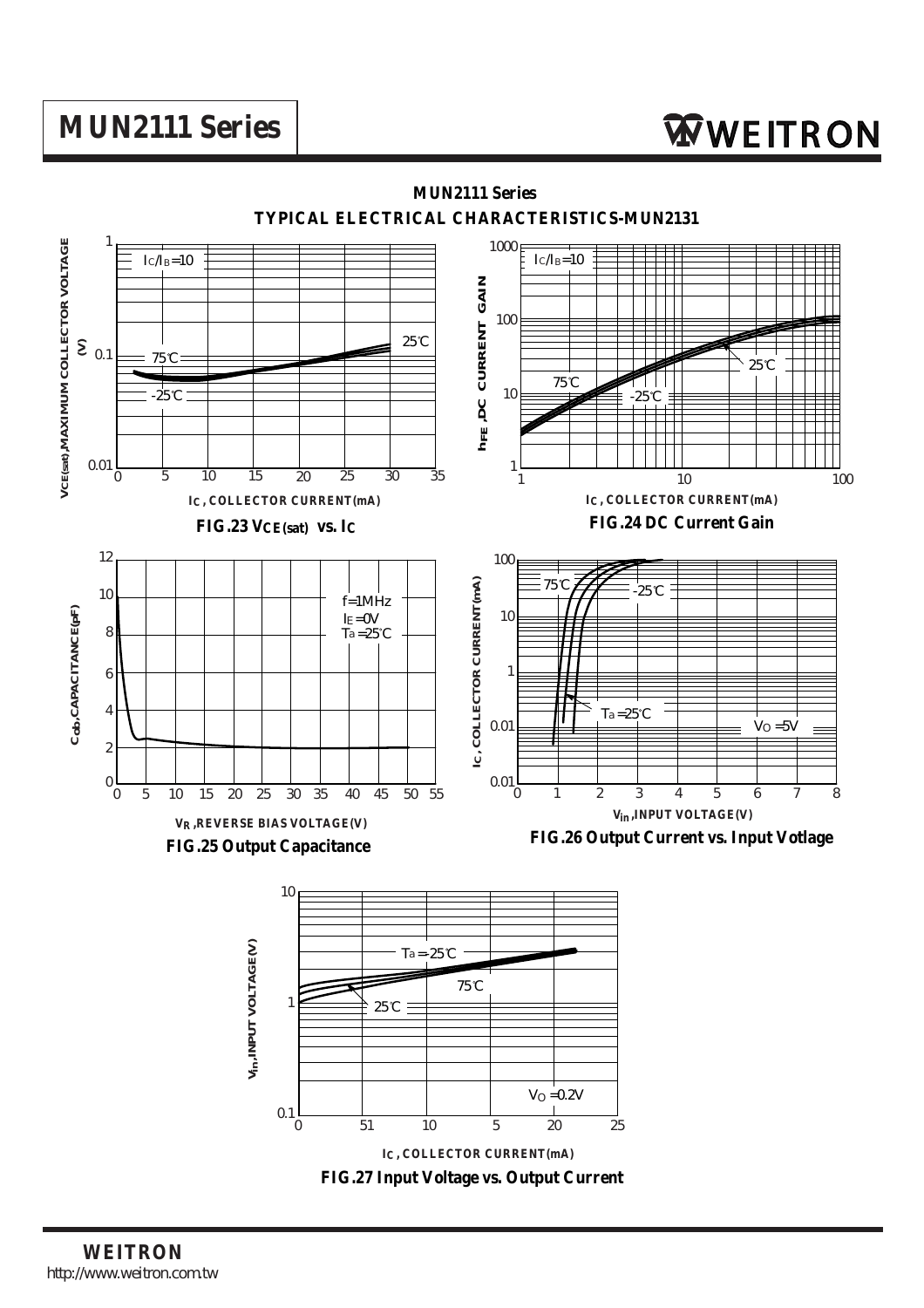# **MUN2111 Series** Nuncarrow **WWE ITRON**

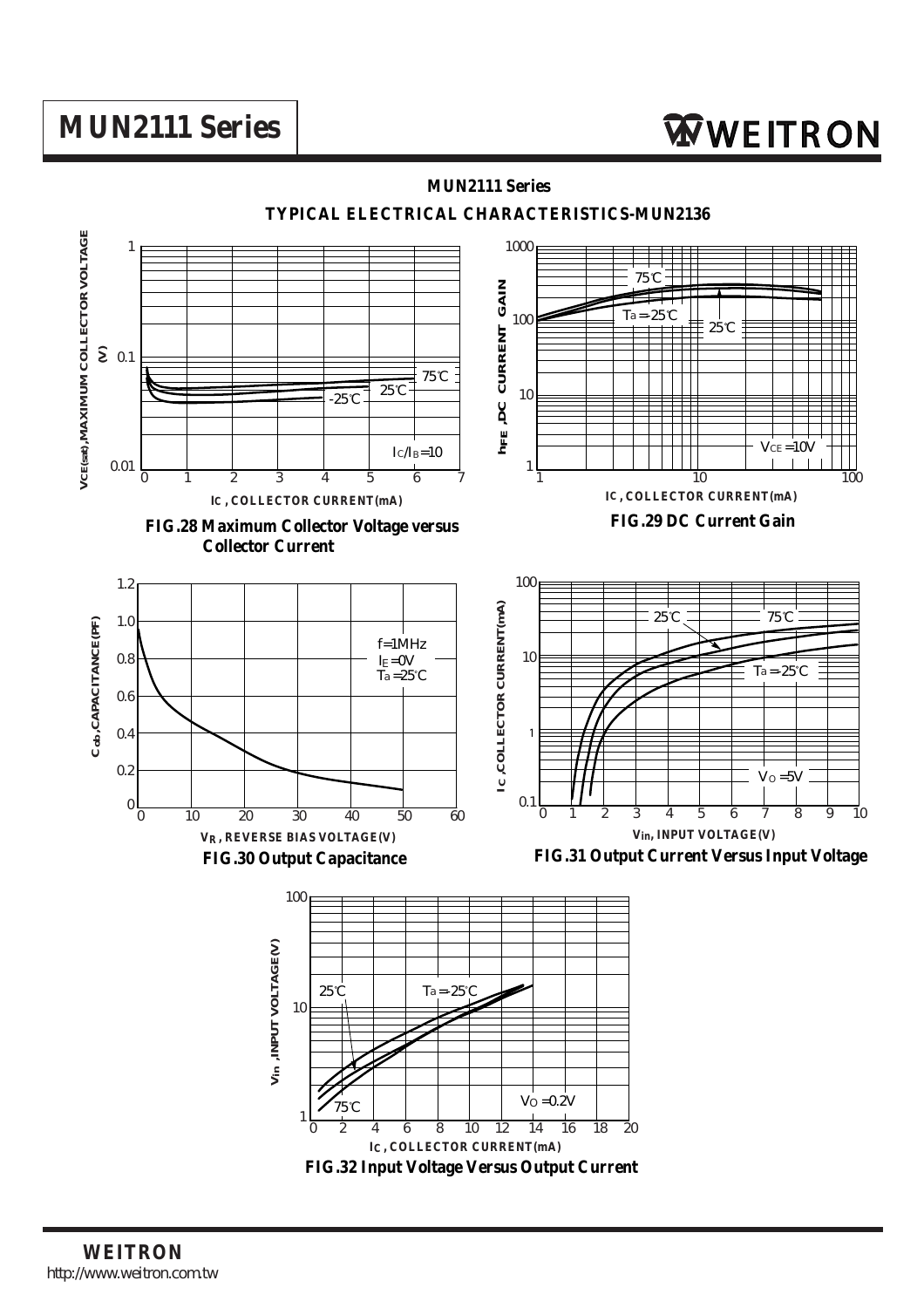